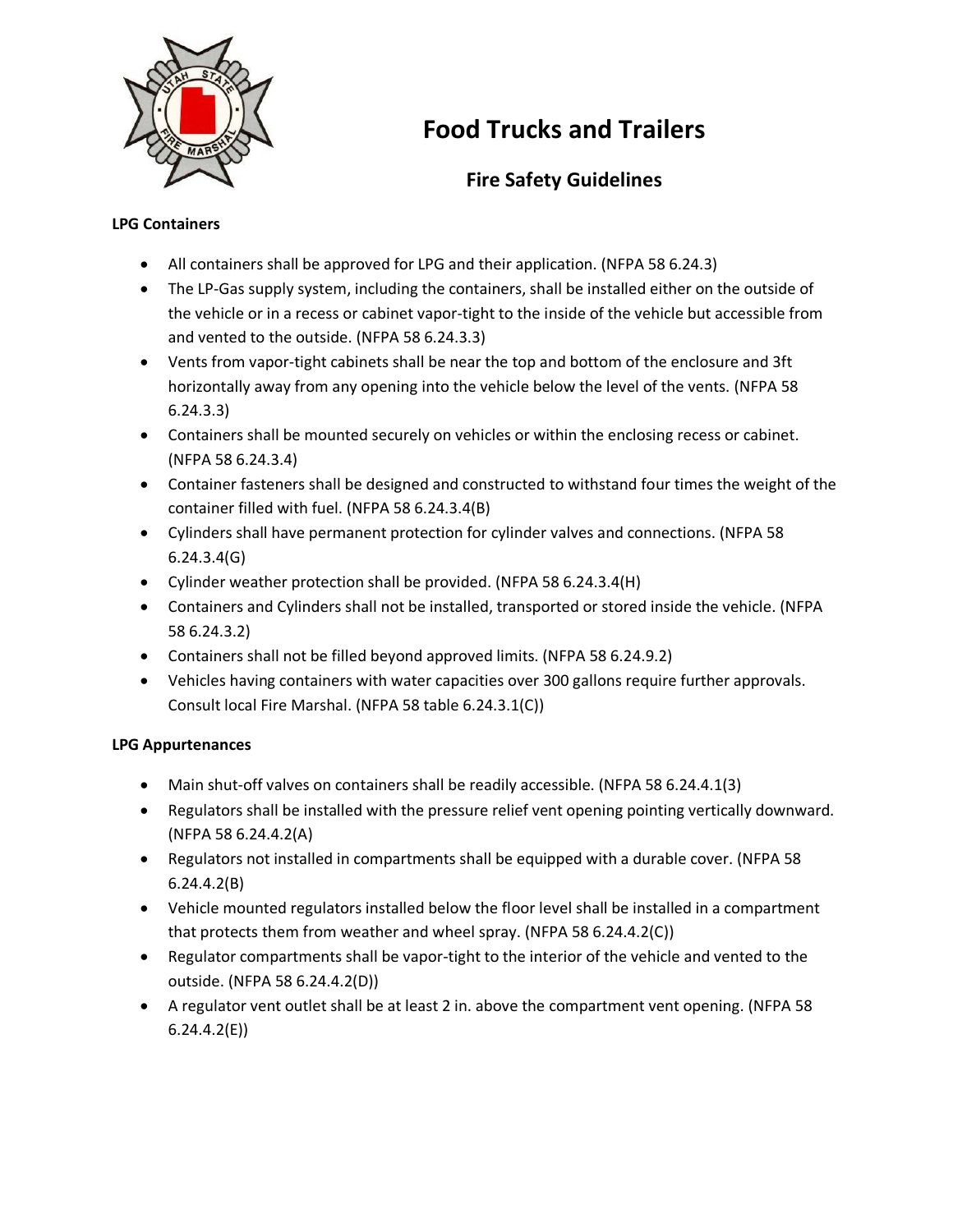## **LPG Piping**

- $\bullet$  Steel tubing shall have a minimum wall thickness of 0.049 in. (NFPA 58 6.24.5.1(A))
- A flexible connector shall be installed between the regulator outlet and the fixed pipe system. (NFPA 58 6.24.5.1(B))
- Flexibility shall be provided in the piping between a cylinder and the gas piping system or regulator. (NFPA 58 6.24.5.1(C))
- The fixed pipe system shall be designed, installed, supported and secured to minimize the possibility of damage due to vibration, strains, or wear and to preclude any loosening while in transit. (NFPA 58 6.24.5.1(F)
- Piping shall be installed in a protected location. (NFPA 58 6.24.5.1(G))
- Where piping is installed outside of a vehicle, it shall be installed as follows:
	- $\circ$  (1) Piping shall be under the vehicle and below any insulation or false bottom.
	- $\circ$  (2) Fastening or other protection shall be installed to prevent damage due to vibration or abrasion.
	- $\circ$  (3) At each point where piping passes through sheet metal or a structural member, a rubber grommet or equivalent protection shall be installed. (NFPA 58 6.24.5.1(H))
- Gas piping shall be installed to enter the vehicle through the floor directly beneath or adjacent to the appliance served. (NFPA 58 6.24.5.1(I)
- If a branch line is installed. The tee connection shall be located in the main gas line under the floor and outside the vehicle. (NFPA 58 6.24.5.1(J))
- Exposed parts of the fixed piping system either shall be corrosion-resistant material or shall be coated or protected to minimize exterior corrosion. (NFPA 58 6.24.5.1(K))
- Piping systems, including hose, shall be pressure tested and proven free of leaks. (NFPA 58 6.24.5.1(M))
- There shall be no fuel connections between a tractor and trailer or other vehicle units. (NFPA 58 6.24.5.2)

#### **LPG Appliances**

- All appliances installed on vehicles shall be approved. (NFPA 58 6.24.7.2)
- Gas fired heating appliances shall be equipped with shutoffs. (NFPA 58 6.24.7.4)
- Gas-fired heating appliances and water heaters shall be equipped with automatic devices designed to shut off the flow of gas to the main burner and the pilot in the event the pilot flame is extinguished. (NFPA 58 6.24.7.11)
- Where an appliance is designed to be in operation while the vehicle is in transit such as a heater or cooler, means to stop the flow of gas in the event of a line break, such as an excess-flow valve, shall be installed. (NFPA 58 6.24.7.3)
- Gas-fired heating appliances, other than ranges and illuminating appliances installed on vehicles intended for human occupancy, shall be designed or installed to provide for a complete separation of the combustion system from the atmosphere inside the vehicle. (NFPA 58 6.24.7.5)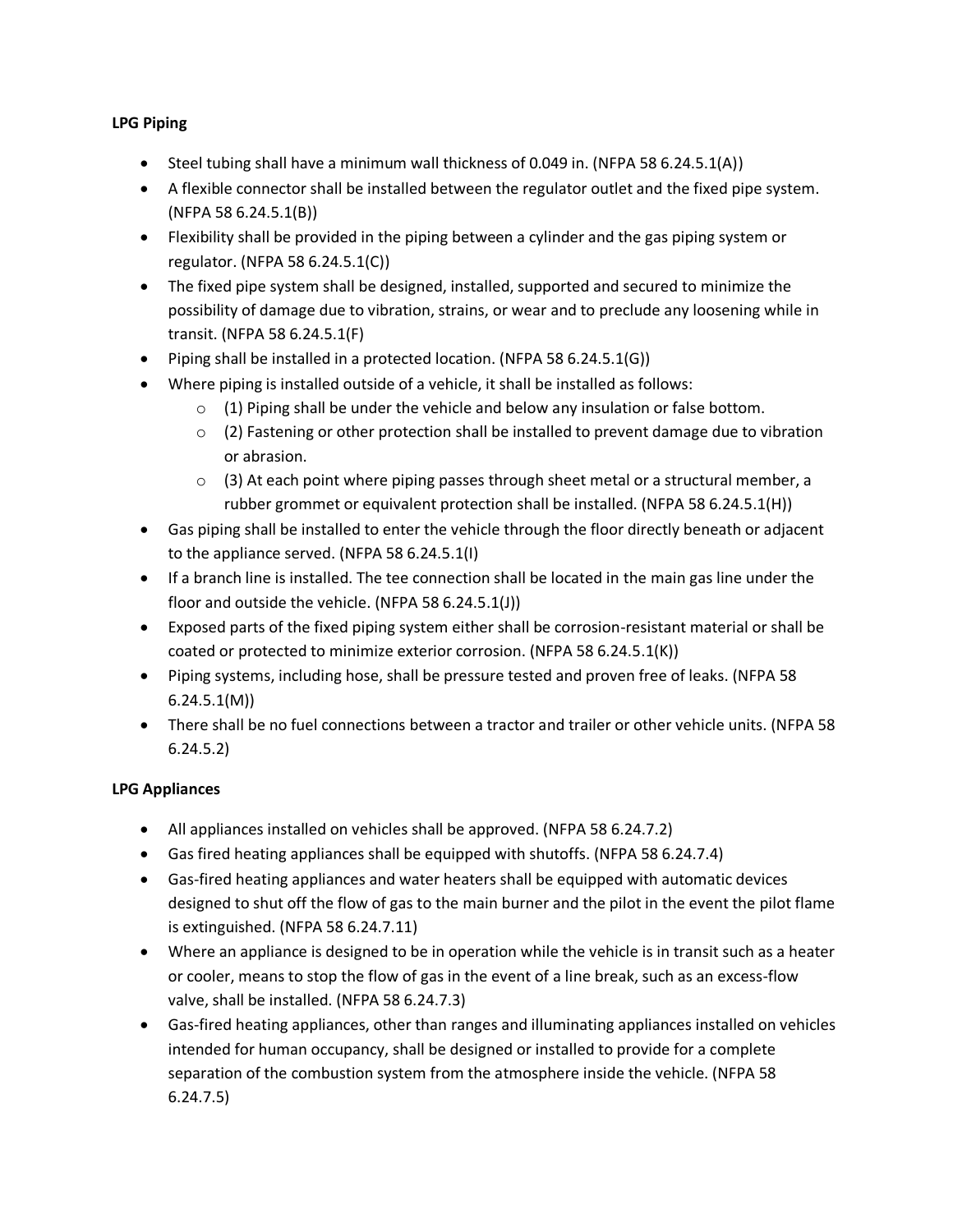- Appliances installed in the cargo space of the vehicle shall be readily accessible whether the vehicle is loaded or empty. (NFPA 58 6.24.7.7)
- Appliances shall be constructed or otherwise protected to minimize possible damage or impaired operation due to cargo shifting or handling. (NFPA 58 6.24.7.8)
- Appliances shall be located so that a fire at any appliance will not block egress of persons from the vehicle. (NFPA 58 6.24.7.9)
- A permanent caution plate shall be affixed to either the appliance or the vehicle, outside any enclosure, shall be adjacent to the container(s), and shall include the following instructions:

#### **Caution**

- 1. Be sure all appliance valves are closed before opening LPG container valve.
- 2. Connections at the appliances, regulators, and containers shall be checked periodically for leaks with soapy water or its equivalent.
- 3. Never Use a match or flame to check for leaks.
- 4. Container valves shall be closed when equipment is not in use. (NFPA 58 6.24.7.10)

#### **Hood System/Hood Suppression**

- A type I hood shall be installed at or above all commercial cooking appliances and domestic cooking appliances used for commercial purposes that produce grease vapors. (IFC Section 609.2)
- Each required Type 1 hood shall be protected with an approved automatic fire-extinguishing system. (IFC 904.2.2)
- The ventilation system in connection with hoods shall be operated at the required rate of air movement, and classified grease filters shall be in place when equipment under the kitchen grease hood is used. (IFC 609.3.1)
- Cooking hoods shall be cleaned at regular intervals. If during an inspection it is found that the hood and related equipment has a buildup of grease, all components shall be cleaned. (IFC Section 609.3.3.2)
- The suppression systems shall be serviced at least every six months and have a current Fire Marshal's tag affixed to it. (IFC 904.12.6.2)

#### **Fire Extinguishers**

- Vehicles containing cooking equipment shall be equipped with at least one fire extinguisher with not less than a 2A10BC classification. (NFPA 58 6.24.8.1, IFC 906.3)
- A Class K fire extinguisher shall be provided for any cooking media with an appreciable depth of vegetable or animal oils or fats. (IFC 906.4, 904.12.5, UCA 15A-5-102(1))
- Portable fire extinguishers shall be located in conspicuous locations where they will be readily accessible and immediately available for use. (IFC 906.5)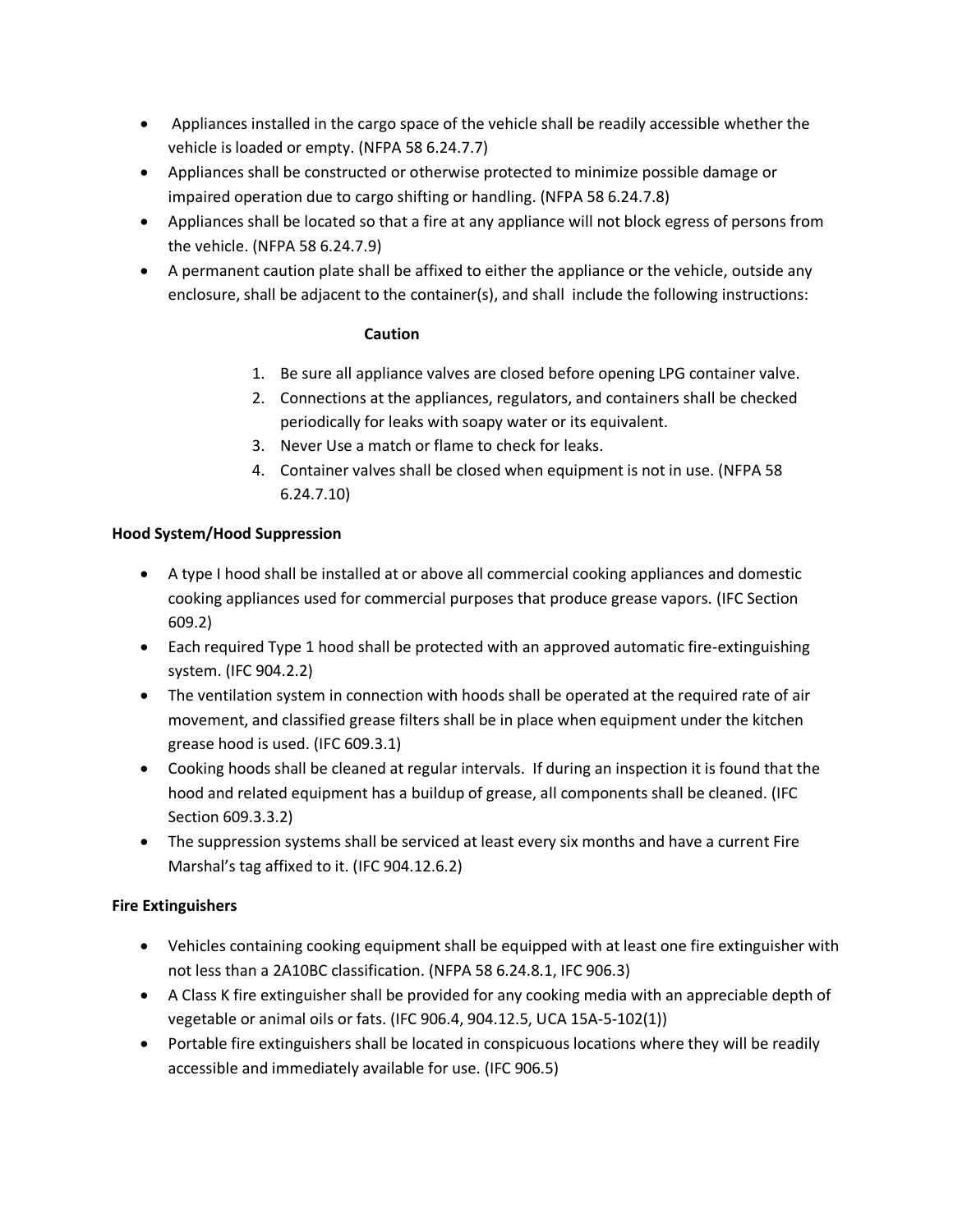#### **Out of Service: Parking, Servicing and Repair**

- The fuel system shall be leak free. (NFPA 58 6.24.9.2)
- The LPG container shut off valve shall be closed when appliances are not in use. (NFPA 58 6.24.9.3)
- The vehicle shall not be parked near sources of heat, open flame, or similar sources of ignition, or near unventilated pits. (NFPA 58 6.24.9.4)

#### **Fire Department Access and Scene Safety**

- Fire apparatus access roads shall not be obstructed in any manner, including the parking of vehicles. (IFC 503.4)
- Unobstructed access to fire hydrants shall be maintained at all times. (IFC 507.5.4)
- Approved access shall be provided and maintained for all fire protection equipment (i.e. control valves, fire department connections, etc.) to permit immediate safe operation and maintenance of such equipment. Storage of trash and other materials or objects (i.e. tables and chairs, heaters, etc.) shall not be placed or kept in such a manner that would prevent such equipment from being readily accessible. (IFC 509.2)

#### **Electrical**

- All electrical hazards shall be abated. (IFC 605.1) Note: As the prevailing standard is the National Electric Code installations not complying with this standard should be approved by an electrical engineer.
- Electrical panels shall be accessible. (IFC 605.3) Note: Although the code requires a 30 inch width inspectors may use some discretion due to the limited space.
- Extension cords shall not replace permanent wiring and shall not pass through walls ceilings, floors, or under doors and shall not be subject to physical impact. (605.5) Note: Flexible cords between the generator or other power source and the food truck or trailer may be acceptable.
- Open junction boxes and open-wiring splices shall be prohibited. (605.6)
- Generators shall be installed, maintained and used in a manner that does not present a hazard to the public or vehicle occupants as approved by the Fire Code Official. Portable generator manufacturers may specify the minimum distance from the vehicle for use. Local jurisdictions may also specify a required distance from the vehicle for use. (IFC 313.1.1)
- Generators shall NOT be re-fueled during an event or when the public is present. Only to be fueled at motor vehicle fueling stations or on property owned, leased or rented by the food truck vender. (IFC 313.1.1)